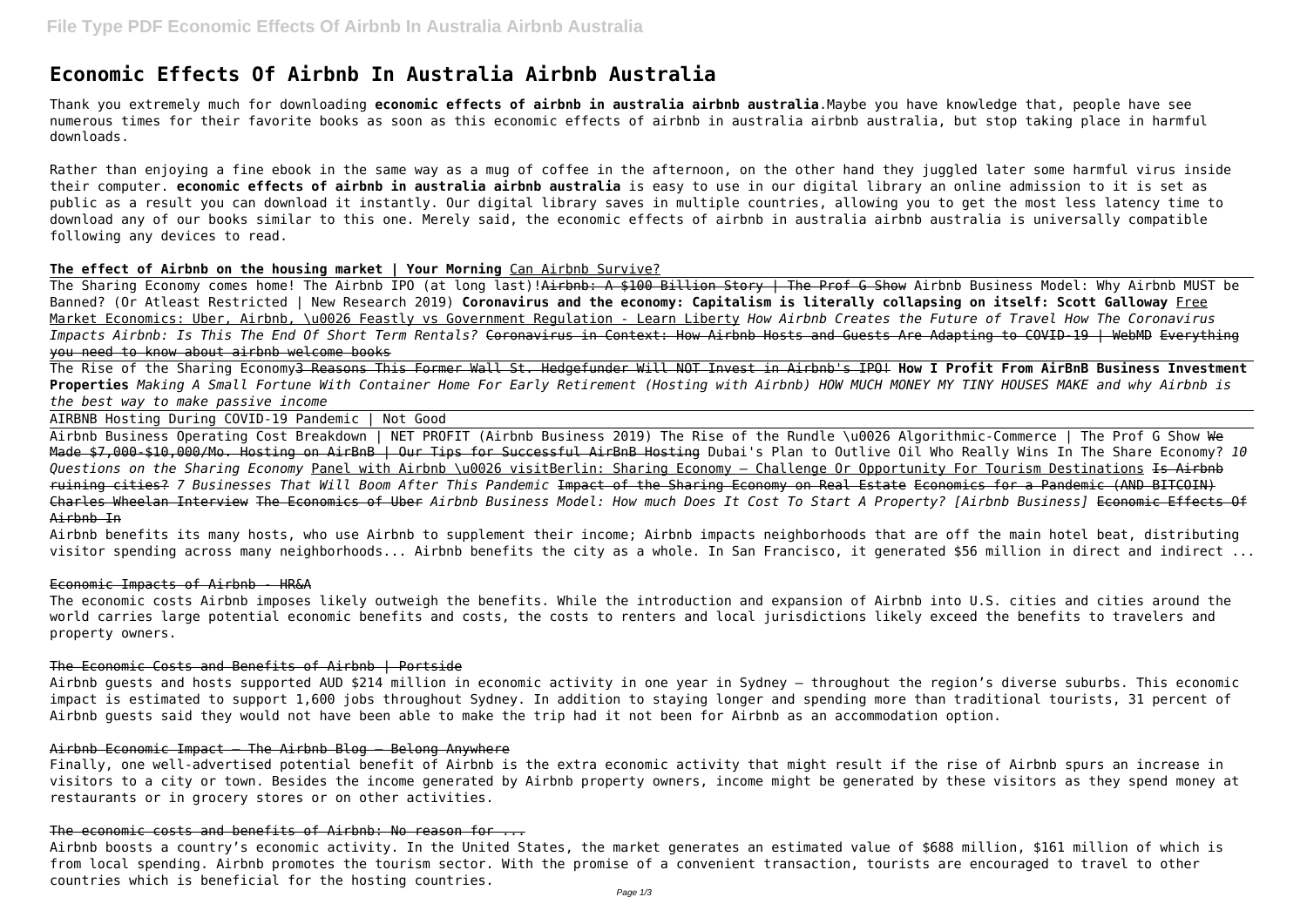# The Benefits of Airbnb on a Personal and Economic Scale

Economic effects of Airbnb in New Zealand 6 1.1 Purpose and scope of report Guests have booked over 1.5 million nights on Airbnb across New Zealand since its local launch in 2015. There are currently around 37,000 Airbnb listings across New Zealand – ranging from spare bedrooms to luxury

## Economic effects of Airbnb in New Zealand Airbnb

Economic effects of Airbnb in New Zealand Analysing consumer benefits and economic contribution A Deloitte Access Economics report for Airbnb found that Airbnb guests make a significant contribution to New Zealand's economy, contributing \$660 million in GDP and supporting over 6,000 jobs.

### Economic effects of Airbnb in New Zealand | Deloitte ...

According to a 2015 study by the association, Airbnb had a whopping \$2.1 billion negative impact on New York City's economy and hotel and lodging industry, with \$450 million in hotel revenue lost. It says Airbnb caused a loss of 2,800 jobs and millions of dollars in tax revenue for the government.

A separate U.S. study found that a 1% increase in Airbnb listings leads to a 0.018% increase in rents and a 0.026% increase in house prices. It might not seem like much on the surface but there ...

## Is Airbnb Helping or Hurting Local Economies? - Culture-ist

Related topics. Airbnb engaged Deloitte Access Economics to assess the economic effects of Airbnb in Australia. This report aims to quantify the economic contribution of Airbnb guest spending to the Australian economy, and evaluate the economic benefits enjoyed by guests, hosts and the wider community. Airbnb guests made a total contribution to Australia's GDP of \$1.6 billion in 2015-16, supporting over 14,000 jobs in addition to the activities of hosts.

## Economic effects of Airbnb in Australia | Deloitte ...

The gig economy — aka the sharing economy — has been one of the most important online phenomena of the decade. This week it also made a loud splash on Wall Street, as the stock market listings ...

# Airbnb and DoorDash IPOs leave gig economy issues ...

Airbnb is instrumental in changing the way people travel. For families especially, renting an Airbnb can be more economical than booking a room at a traditional hotel. But not everyone in the travel industry is happy with Airbnb. For one thing, hotels are feeling the pinch of Airbnb's presence on their bottom line.

## Airbnb Impacts Local Communities (for Good and Bad ...

#### The Airbnb Effect On Housing And Rent - Forbes

I've been scouring the Internet (without success), looking for data regarding whether short-term rentals (STRs, e.g., Airbnb, HomeAway, etc.) increase or decrease property values in the areas ...

# How your neighbor's Airbnb rental can affect your property ...

Airbnb's business model has far reaching economic impacts that benefit the country overall, the tourism industry, local businesses and local households. Host income and visitors' daytime spending has a significant economic impact in the economy. The following figures account for all direct, indirect and induced spending in France.

## Airbnb Economic Impacts in France – The Airbnb Blog ...

The overall economic effect of Airbnb has been positive, as some disruption in the economy results in to better value for a particular portion of the society. Here people are both, on the demand side as well as the supply side.

#### Airbnb PESTLE Analysis | PESTEL Analysis of Airbnb | MBA ...

Economic effects of Airbnb in Australia 4 In one year in the ACT,20,000 Airbnb guests spent \$20 million supporting 99 jobs and \$13 million in GRP Airbnb hosts earned a median income of \$4,910 On average, guests staying across the ACT rated their Airbnb listing 4.7 stars out of 5 Economic effects of Airbnb in Australia 5